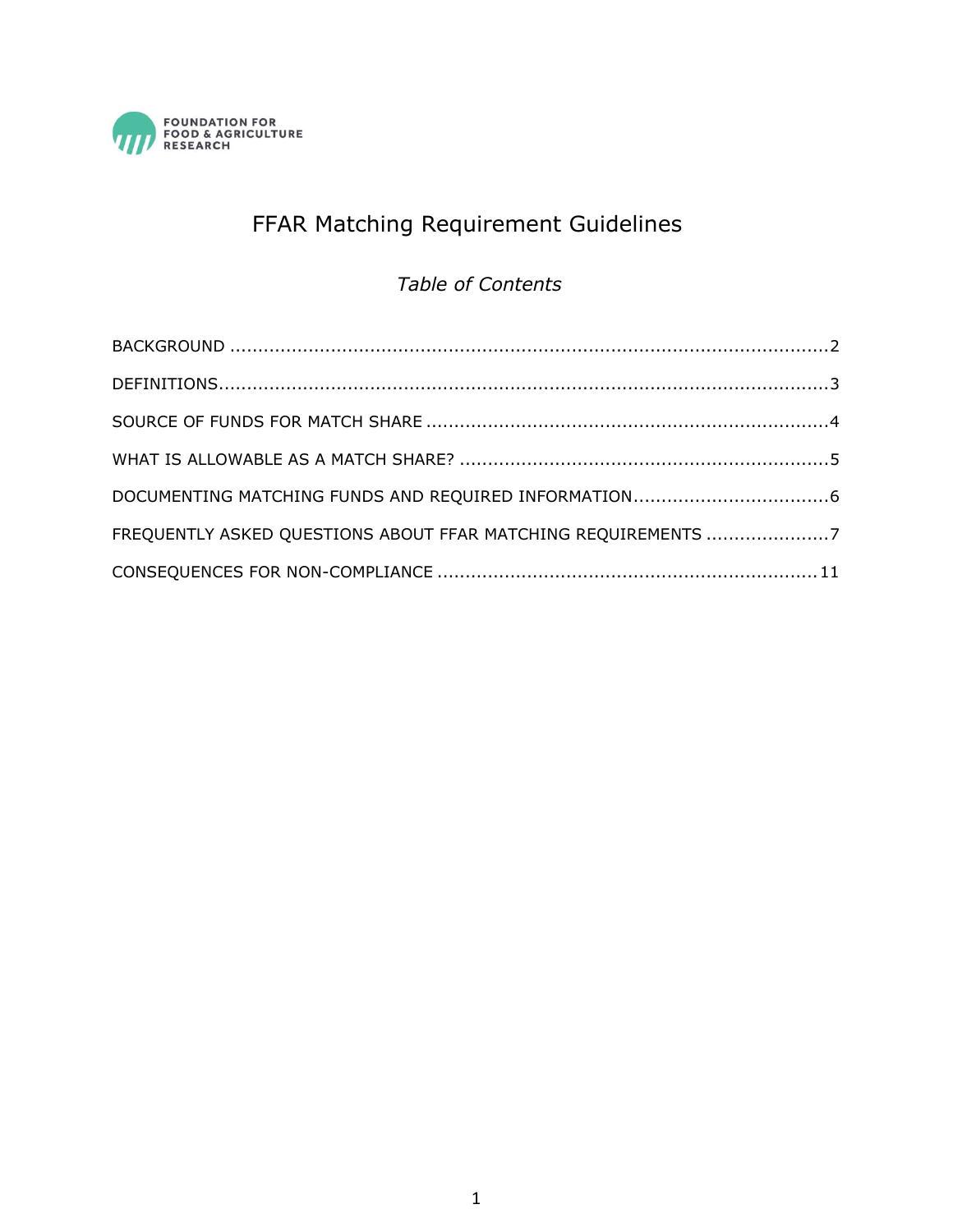

### BACKGROUND

<span id="page-1-0"></span>[FFAR was established](https://foundationfar.org/about/governance/) by Section 7601 of the Agricultural Act of 2014, Pub. L. 113-79 to (a) to advance the research mission of the United States Department of Agriculture by supporting agricultural research activities focused on addressing key problems of national and international significance, including: (i) plant health, production, and plant products; (ii) animal health, production, and products; (iii) food safety, nutrition, and health; (iv) renewable energy, natural resources, and the environment; (v) agricultural and food security; (vi) agriculture systems and technology; and (vii) agriculture economics and rural communities; (b) to foster collaboration with agricultural researchers from the Federal Government, State (as defined in Section 1404 of the National Agricultural Research, Extension, and Teaching Policy Act of 1977 (7 U.S.C. 3103) governments, institutions of higher education (as defined in Section 101 of the Higher Education Act of 1965 (20 U.S.C, 1001), industry, and nonprofit organizations and is incorporated as a 501 (c)(3) non-profit corporation.

Under Section 3. Expenditure of Federal Funds Authorized in Section 7601 of the Agricultural Act of 2014, Pub. L. 113-79 FFAR shall be responsible for ensuring the two hundred million dollars (\$200,000,000.00) transferred to FFAR under the Agricultural Act is used in accordance with the requirements of the Act. Specifically, FFAR can use the funds transferred under the Agricultural Act to carry out the purposes of the Foundation only to the extent the Foundation secures in advance at least an equal amount of non-Federal matching funds for each expenditure. None of the funds made available under the Agricultural Act may be used for construction.

The match share requirement is a one-to-one FFAR-to-awardee ratio. Therefore, for every dollar FFAR awards, the grantee or a third-party institution must contribute a newly dedicated, non-federal dollar towards the project costs. For example, if a proposal requests two hundred thousand dollars (\$200,000) of FFAR funds, the applicant or a third-party must be able to come up with an additional two hundred thousand dollars (\$200,000) to match the request, for a grand total project budget of four hundred thousand dollars (\$400,000). The matching requirement allows FFAR to leverage our funds to fund more innovative research.

This document serves as a guideline for applicants to meet FFAR's requirements for proposing, spending, documenting, and reporting the matching requirement.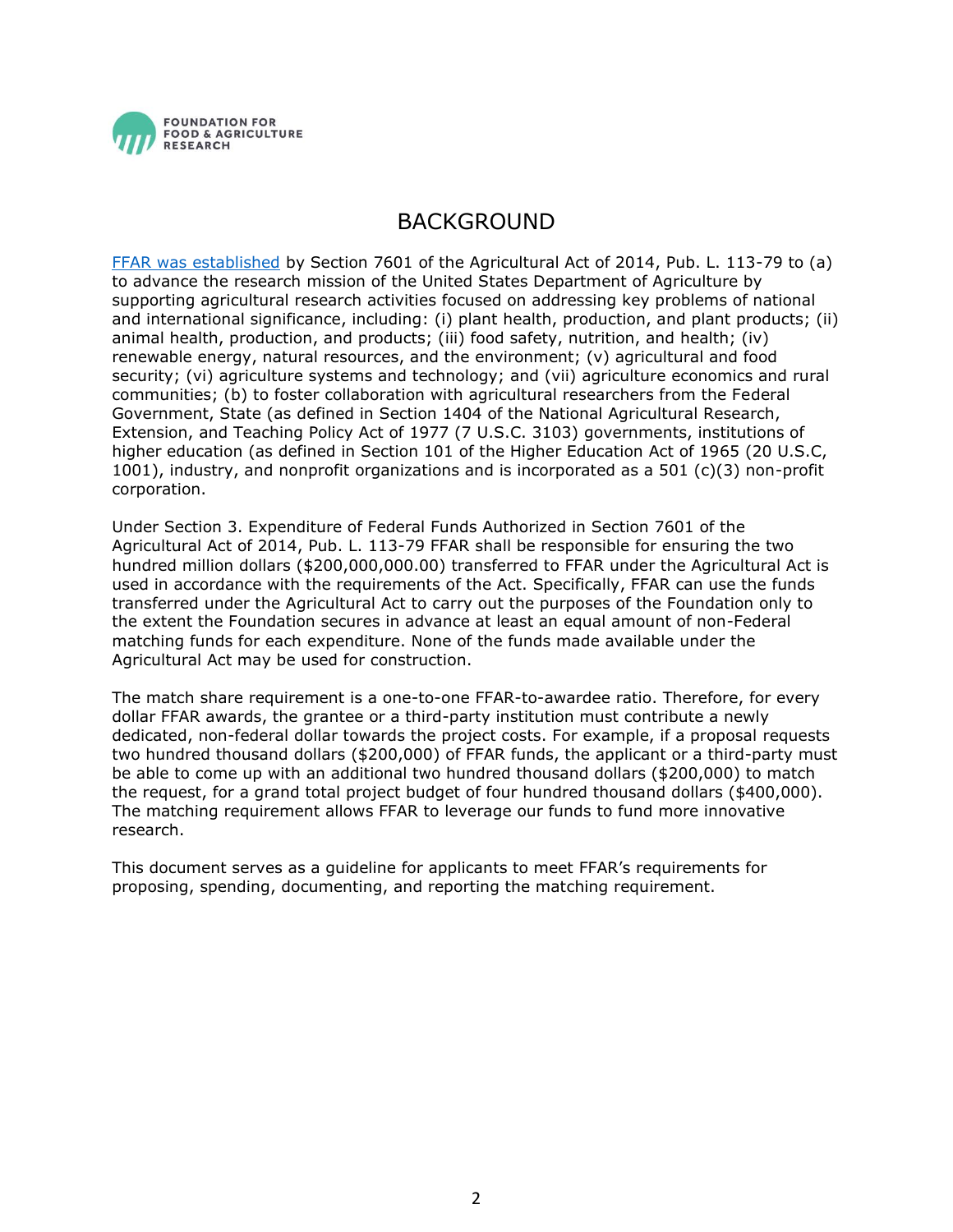

### DEFINITIONS

- <span id="page-2-0"></span>1. Cost Sharing – is the portion of the total project costs paid for by the awardee institution or a non-federal third-party organization. All shared cost must be explicitly identified in the full proposal budget narrative.
- 2. Types of Cost Sharing
	- a. *Mandatory Cost Sharing* is cost sharing that is required by the sponsor, in this case FFAR. Unless stated in the funding opportunity announcement, FFAR requires one-to-one cost sharing as a binding condition of obtaining an award from FFAR. The one-to-one match requirement is an example of mandatory cost sharing.
	- b. *Voluntary Committed Cost Sharing* is additional cost sharing, above the 1:1 requirement that is not required by FFAR as a condition of an award from FFAR but is specifically included in the proposed budget. If included in the project budget at the time of an award, it becomes binding and must be monitored and reported appropriately. Voluntary cost share will not be used as an evaluation criterion by the review committee.
	- c. *Voluntary Uncommitted Cost Sharing* Is a type of cost share that is not required and not included in the approved project budget. In other words, this is cost share that is over and above what is specifically committed in the proposal. For example, if a Principal Investigator (PI) budgeted thirty five percent (35%) effort on the proposed project but spends forty percent (40%) effort on the project, he/she is not required to document or record this extra effort.
- 3. Matching is a type of mandatory cost sharing where FFAR requires a one-to-one FFAR to awardee cost share. The match share contribution can be cash or in-kind match. The cash match MUST be at least fifty percent (50%), and in-kind match MUST NOT exceed fifty percent (50%) of the total match share. The match must come from non-federal sources.
	- a. Cash Match is a cash contribution from the awardee's cash outlay (cash, check, electronic funds transfer, credit card, payroll deduction), including outlay from non-federal third-party organizations. To meet FFAR's matching requirements, at least fifty percent (50%) of the total match must be cash contributions. Examples of a cash match include cost to purchase new equipment, salaries for project personnel effort on the proposed project, tuition remission, related project travel costs, cost for supplies directly associated with, and necessary for the proposed project. These costs must be reasonable and necessary to achieve the objectives of the proposed project, and well documented.
	- b. In-Kind Match is the value of non-cash contributions of goods and services to a proposed project. In-kind match MUST NOT be more than 50% in a proposed FFAR project. Contributions offered as in-kind match MUST have a cash equivalent value, be reasonable and necessary, and directly benefiting the proposed project. Examples of in-kind match include donation of equipment, supplies, non-expendable property, volunteered professional time or service, donated use of facilities by a third party.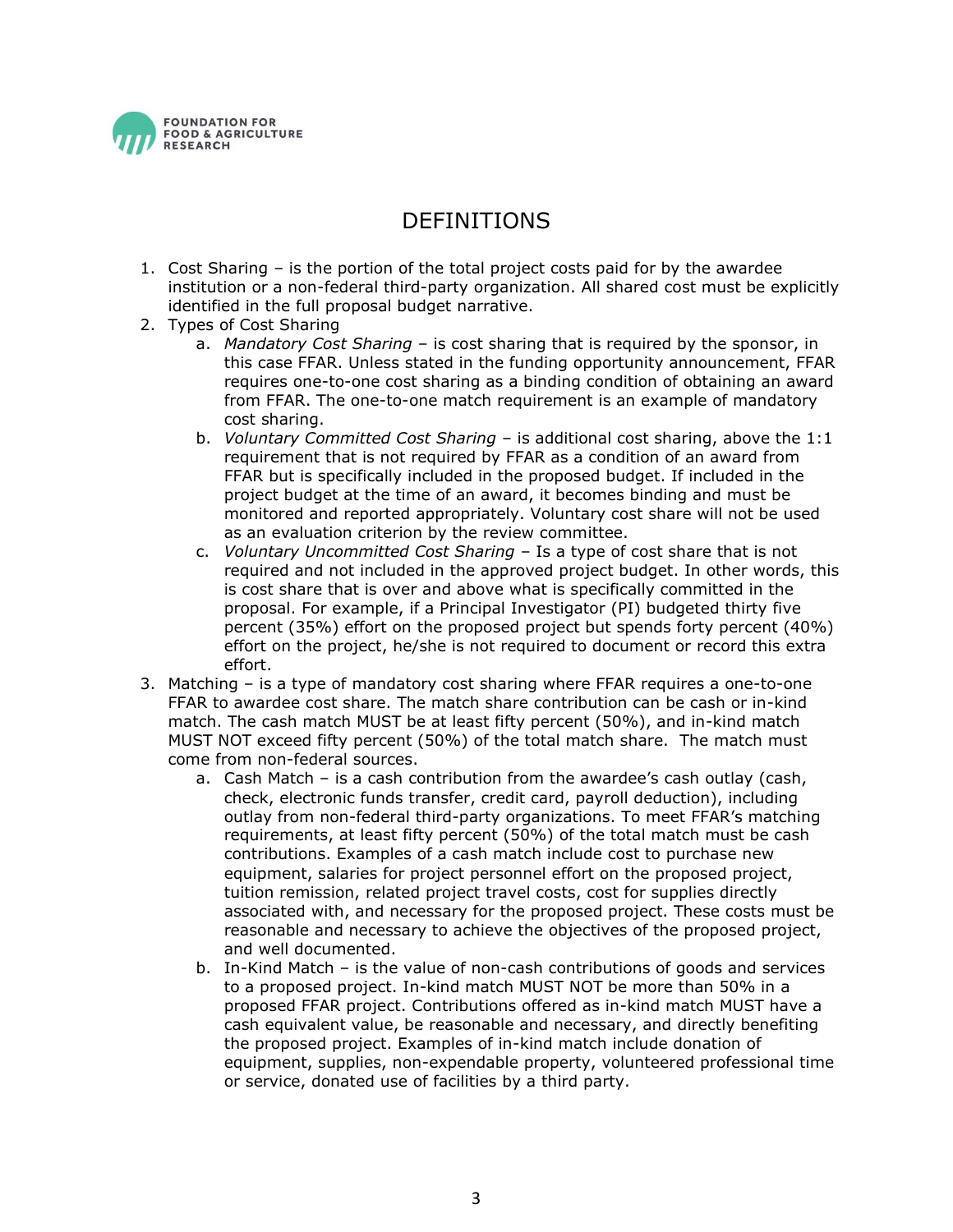

- 4. Third Party is an individual or organization that is not FFAR, or the awardee. For the purposes of this document, sub-awardees or contractors are considered third parties. Third parties can offer cash or in-kind contributions toward the project match share. Third parties must adhere to the same award requirements as the awardreceiving institution.
- 5. Tuition is the fee charged by, typically a university or educational institution, for instruction and training. Tuition CANNOT be charged as a direct cost on FFAR awards. Therefore, tuition cannot be offered as a match share. Please refer to the Electronic Code of Federal Regulations' (e-CFR) Uniform Guidance [2 CFR PART 200.](http://www.ecfr.gov/cgi-bin/text-idx?tpl=/ecfrbrowse/Title02/2cfr200_main_02.tpl)<sup>1</sup>
- 6. Tuition Remission is a portion of the total payment package for graduate students with at least one-third of their duties as a research assistant, project assistant, or teaching assistant at an educational institution. Tuition remission is allowed as cash match offer for effort directly associated with the proposed project.
- <span id="page-3-0"></span>7. [Fair Market Value](https://www.irs.gov/publications/p561/ar02.html) –as defined by the Internal Revenue Service (IRS), is the price an item would sell for in the open market.

# SOURCE OF FUNDS FOR MATCH SHARE

The award recipient is responsible for securing the match share for the proposed project. The full match must be secured and at hand at the time of the award. FFAR will not consider contingencies – funds pending approval, submission, or earnings – in lieu of the entire match at hand. Funds offered as a FFAR match MUST NOT come from any federal source. Match contributions can ONLY come from the award recipient or a third-party organization. Once a match share is committed to a proposed FFAR project, the same funds must not be offered as a match on another award. Matching funds must be for specific project costs incurred during the project performance period. The match source, amount – cash and inkind, project period, and whether the match is restricted or unrestricted must be summarized in the budget justification.

<span id="page-3-1"></span> $1$  As stipulated in the 2014 Farm Bill, FFAR is not an agency or instrumentality of the United States Government. FFAR is an independent 501 (c)(3) non-profit organization. Therefore, most federal rules do not apply to our award funds. However, FFAR is subjected to a GAO Audit, and thus, the rules on managing federal award funds are best practices to follow in managing a FFAR award.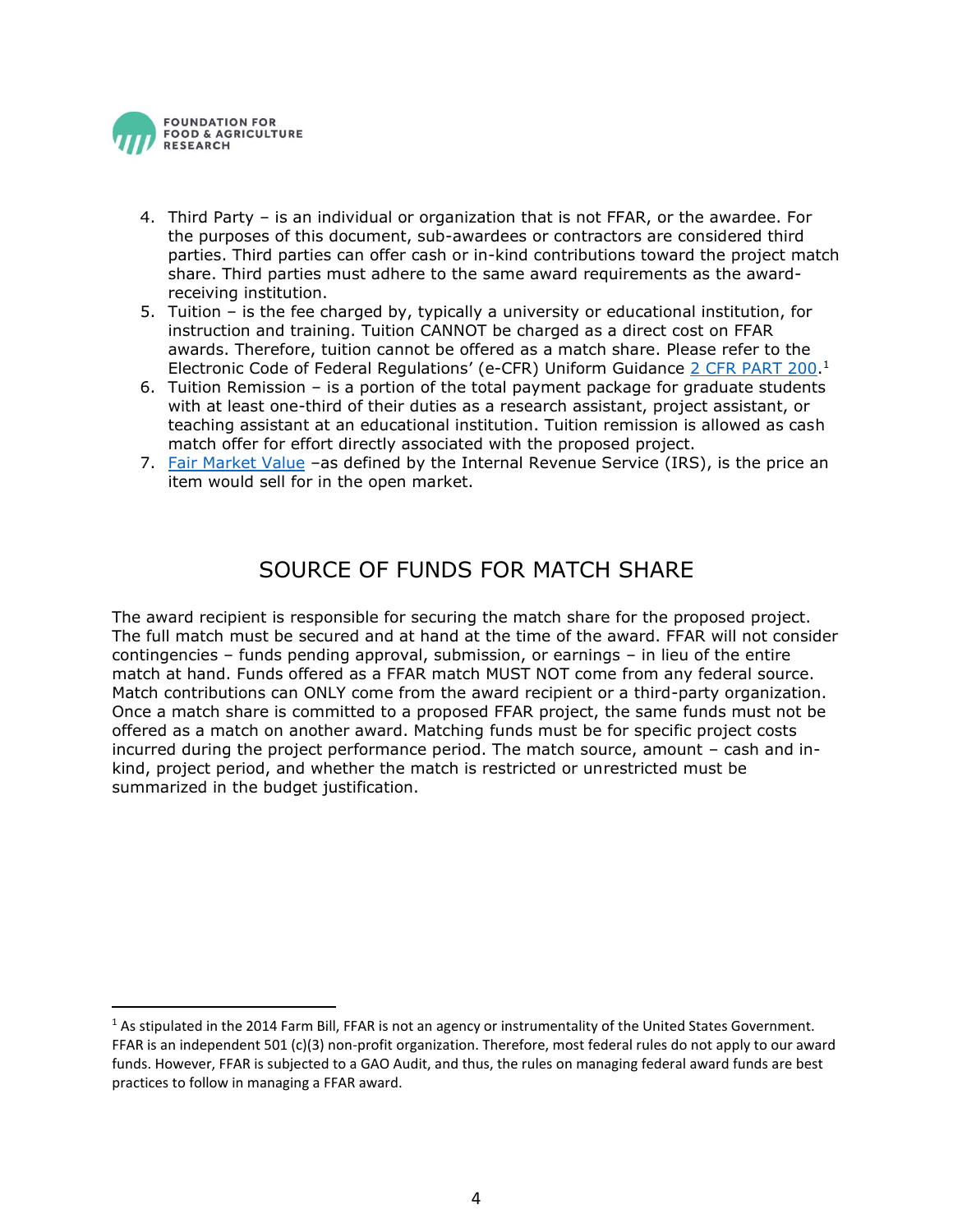

## WHAT IS ALLOWABLE AS A MATCH SHARE?

For cost sharing contributions to be accepted by FFAR, they must meet the following criteria:

- a. Be verifiable from the award recipient's records.
- b. Be used as a match contribution only once. Funds already committed as a match or dedicated to another project cannot be offered as a match.
- c. Be reasonable and necessary to accomplish the goals and objectives of the approved project.
- d. At least fifty (50%) of the match must be cash. When applicable, please refer to the RFA, as some opportunities only allow cash match or do not require applicants to provide a match.
- e. Not have been paid to the award recipient or third party from a federal source.
- f. Be included in the approved budget and budget justification narrative.
- g. Must be allowable  $(2 \text{ CFR } 200.403)$  $(2 \text{ CFR } 200.403)$ , allocable  $(2 \text{ CFR } 200.405)$ , and reasonable  $(2 \text{ CFR } 200.405)$ [CFR 200.404\)](http://www.ecfr.gov/cgi-bin/text-idx?SID=6ef89c8fd64c0be7bdeb5c75dec79feb&node=se2.1.200_1404&rgn=div8) under applicable accounting cost principles.
	- Except for unrecovered indirect costs. FFAR allows indirect costs up to ten (10%) of the total funds requested from FFFAR, and up to ten (10%) of the required one-to-one institution match. This is not an indirect cost rate applied to total modified direct costs but instead an overall allotment from the award to be used for indirect costs by the institution. For example, for a grant totaling a hundred thousand dollars (\$100,000), where the applicant is requesting fifty thousand dollars (\$50,000) from FFAR and providing fifty thousand dollars (\$50,000) for a one-to-one match, five thousand dollars (\$5,000) of FFAR funds can be used for indirect costs and an additional five thousand dollars (\$5,000) from the match can also go toward indirect costs; the remaining ninety thousand dollars (\$90,000) must be applied toward the proposed project expenses. For match over the one-to-one requirement, the applicant is only required to fulfill the indirect cost allotment for the mandatory match. Unrecovered indirect cost, defined as the difference between an award recipients federally negotiated indirect cost rate and FFAR's ten percent (10%) indirect cost allotment, MUST NOT be offered as a match contribution.
- h. The cost share must not supplant or duplicate existing costs included in the award recipient's facilities and administrative costs. Therefore, general administrative salaries, or facilities costs cannot be offered as a cost share.
- i. The cost must be specifically identifiable and benefiting the proposed project during the performance period of the award.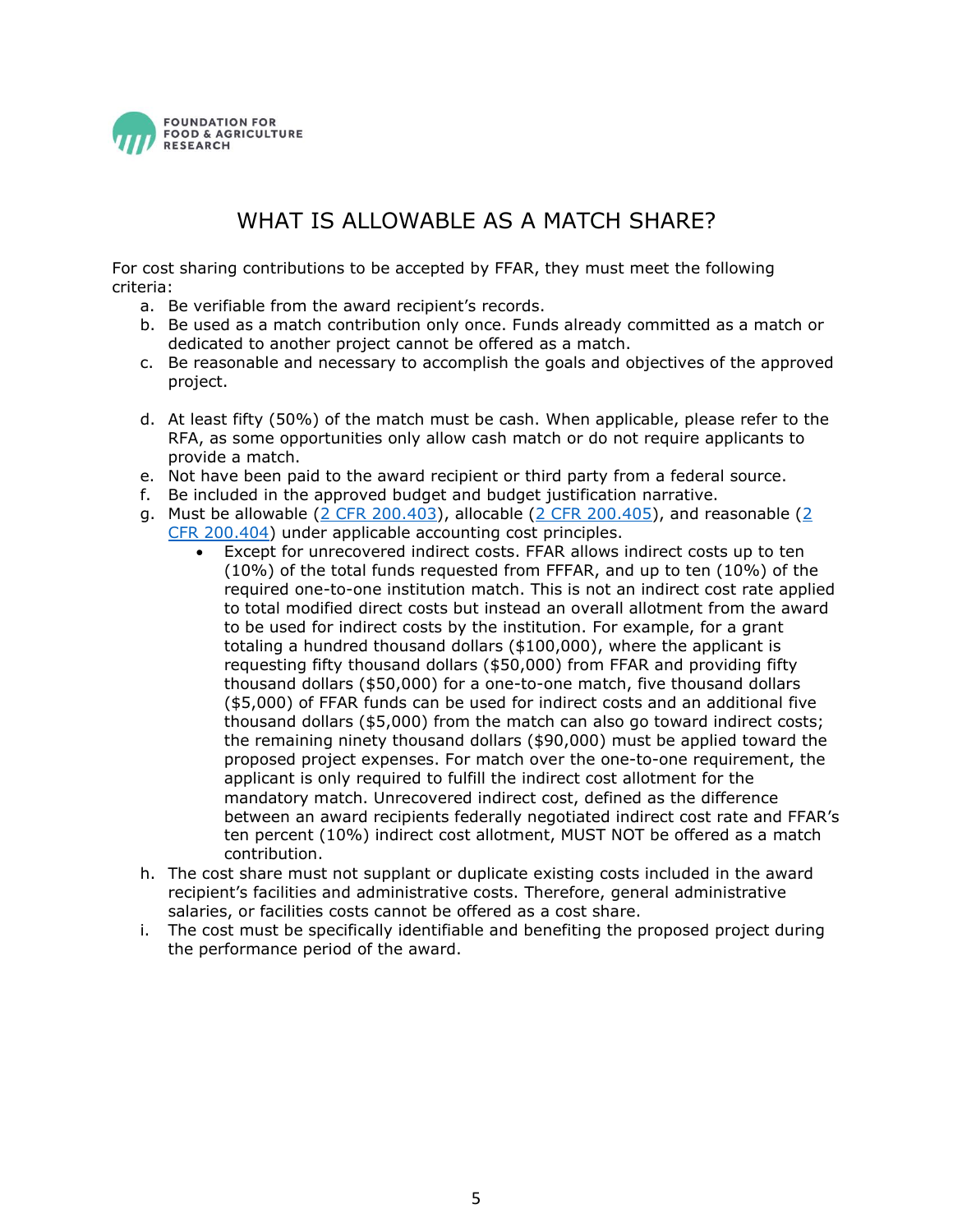

# DOCUMENTING MATCHING FUNDS AND REQUIRED INFORMATION

<span id="page-5-0"></span>It is important that all matching funds documentation show how the pledged cash and inkind matches are reasonable and necessary to execute the goals of the proposed research. Cost sharing commitments should be recorded prior to starting the proposed work; FFAR will not disburse award payments until all secured matching funds have been certified and approved. Below are some examples of what an applicant needs to document and retain in their records for some matching costs.

- *1. Salary – salaries charged to a proposed FFAR project must be recorded with the following documents:* 
	- a. Signed timesheets showing time spent on the project
	- b. Payroll register and returns showing project personnel hourly rate
	- c. Role on the project

#### *2. Volunteer Time – time volunteered to the project is considered as in-kind match and should be supported by:*

- a. Signed timesheets showing hours worked, role on the project, position description
- b. Method for calculating the value of the volunteer effort value must be reasonable and comparable to the fair market value
- c. Personnel files, if applicable

#### *3. Travel*

- a. Authorization/reimbursement requests
- b. [Per diem rates](https://www.gsa.gov/portal/content/104877) )
- c. [Mileage calculations](https://www.gsa.gov/travel/plan-book/transportation-airfare-pov-etc/privately-owned-vehicle-pov-mileage-reimbursement-rates)
- d. Justification for the travel; it must be necessary to accomplish the project goals

#### *4. Supplies*

- a. Purchase orders
- b. Packing slips
- c. Paid receipts and invoices must show the date, type of supply, and method of payment
- <span id="page-5-1"></span>d. Statement on why the supply is necessary for the project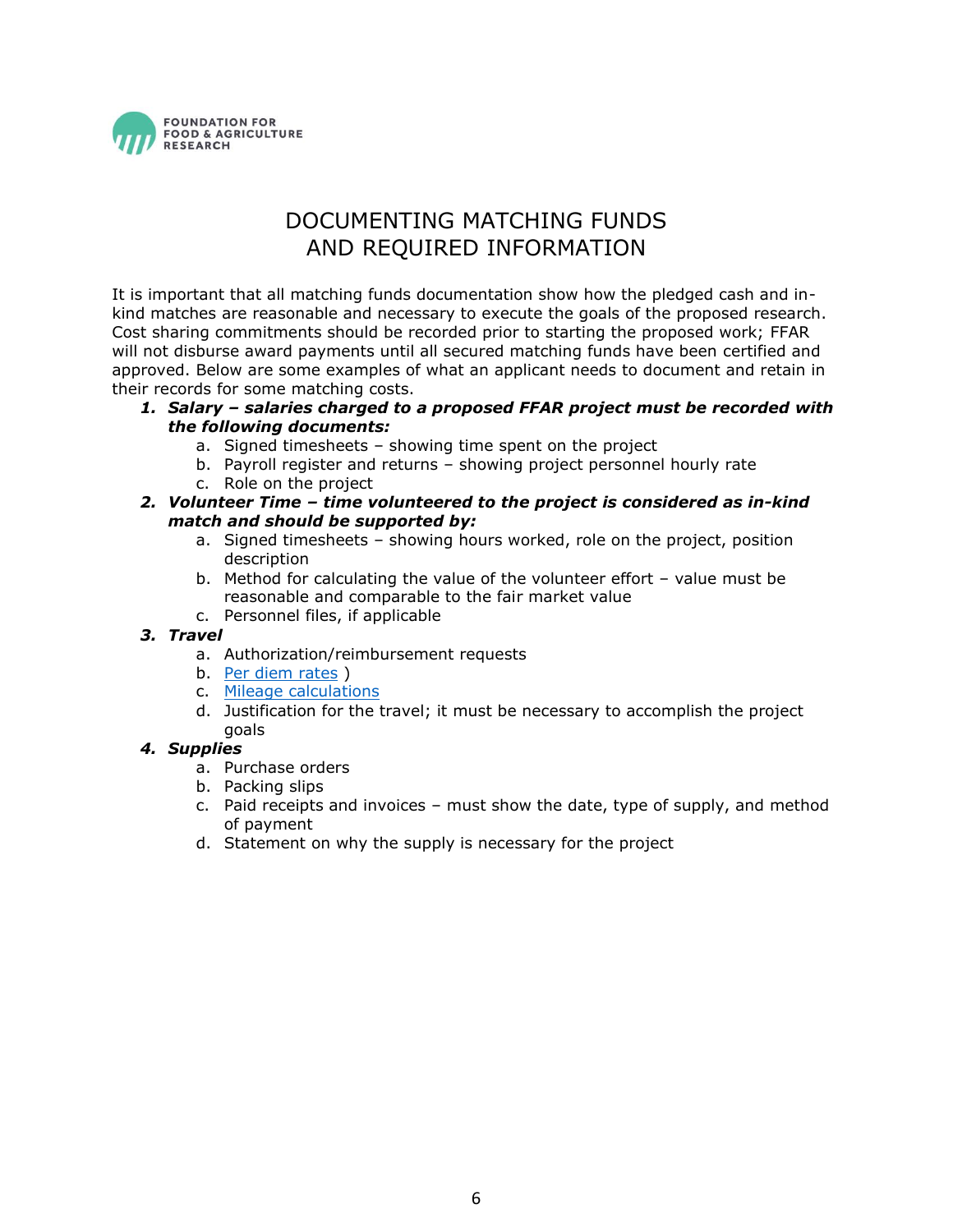

# FREQUENTLY ASKED QUESTIONS ABOUT FFAR MATCHING REQUIREMENTS

#### *1. Must the award recipient have the full required match secured prior to FFAR issuing an award?*

Yes. All matching requirements must be met prior to issuing a FFAR award. The award recipient must show verification to FFAR that the match has been secured. Please note that upon an administrative review of the grant, some matching may be deemed unallowable and therefore additional matching resources may be required. In addition, matching certification from each matching partner will be required prior to issuing an Agreement.

#### *2. If we anticipate receiving funds from another source in the future, can I count the anticipated funds toward the FFAR match?*

No. The award recipient must have all match secured to be considered as a match share. No contingencies – unsecured, anticipated funds – will be considered. However, if additional match is obtained once the project is underway, FFAR will work with the Grantee to revise the project budget to include additional funds.

#### *3. Can Federal funds be offered as a match on FFAR proposed awards?*

No. All FFAR matching contributions must come from non-federal sources s.

#### *4. Can funds provided from another sponsor for a similar project be offered as a match for a FFAR proposed project?*

No. Funding already dedicated for a different sponsored activity cannot be offered and will not be accepted as a match. However, FFAR accepts rededicated match if sponsors can certify in writing that said funds will be designated as match for the FFAR proposal.

#### *5. What are cash contributions?*

A cash match is when the award recipient has an outlay of cash for the proposed grant activity – grant related travel, salaries, materials, and supplies paid by the award organization. Examples of cash match are, salary and fringe benefits of project personnel in proportion to their efforts in the project; cost to purchase new equipment necessary for, and directly used on the project.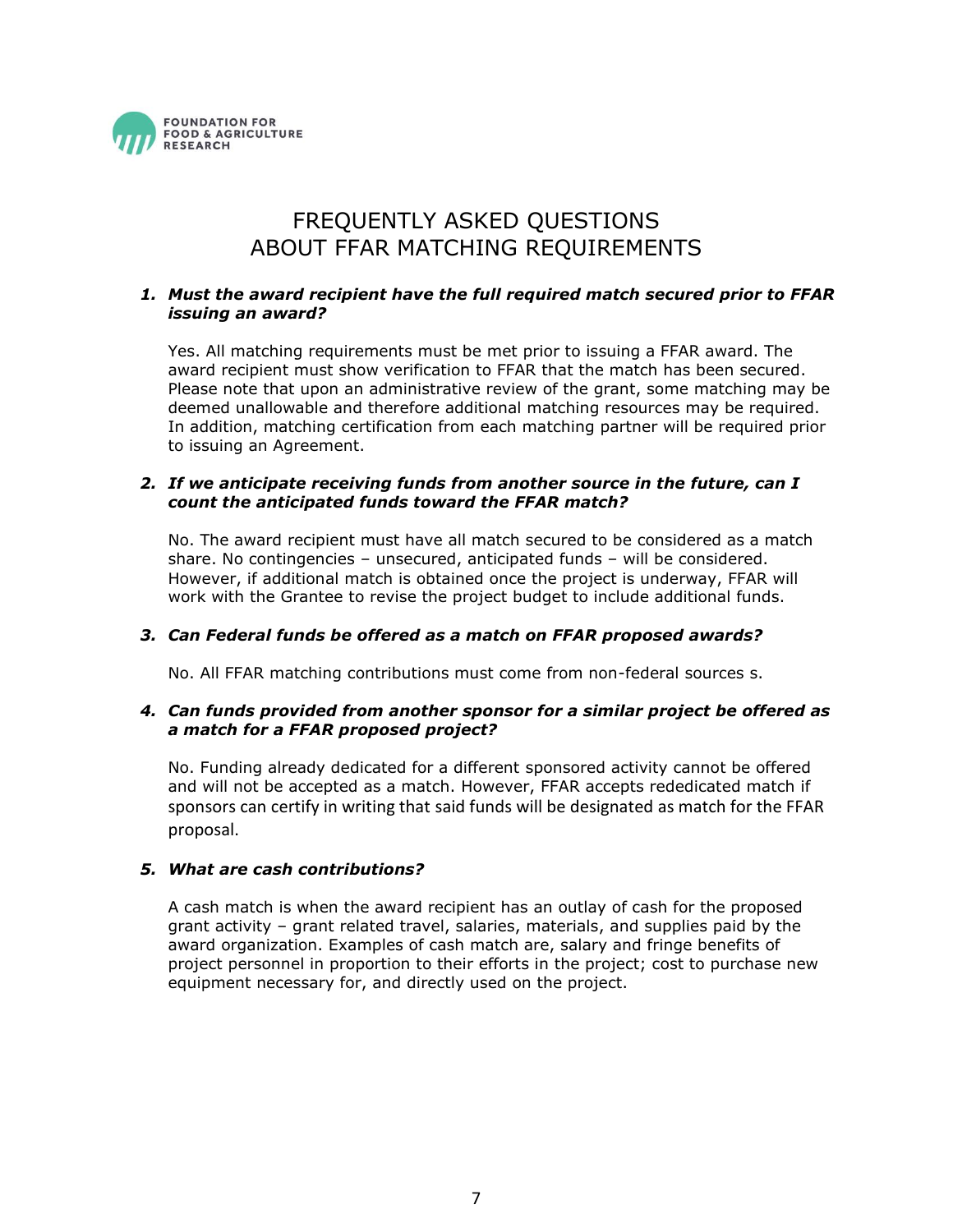

#### *6. What are in-kind contributions?*

In-kind contributions are the value of non-cash contributions of services, volunteer time, or third-party property directly benefiting and specifically identifiable to the project. The cost of the property or facilities space used by the award recipient cannot be offered of an in-kind match since this is included in the ten percent (10%) indirect cost allotment. General administrative supplies and salaries are also treated as facilities and administrative (F&A) expenses and are included in the ten percent (10%) indirect cost allotment.

#### *7. If an item is unallowable for Federal awards, may we offer it as a match share?*

No. If it is unallowable for federal funds, it would be unallowable as a match share. Although FFAR is not a Federal agency, it is subjected to a GAO Audit, and thus, the rules on managing federal award funds are best practices to follow in managing FFAR award funds.

#### *8. Can equipment be offered as a cash or in-kind match?*

It depends. Existing equipment already owned by the award recipient or grantee institution cannot be offered as a match share. New equipment purchased specifically to accomplish the goals of a proposed FFAR project can be a cash match. Equipment donated to support the proposed FFAR award by a third-party may be offered as an in-kind match. For equipment donated by third parties, only the depreciated or project use charges may be offered as match. If the applicant would have otherwise paid for the use of the equipment, it will qualify as cash match; if the equipment is just donated, it will qualify as in-kind contribution. Also, if the equipment is loaned to the award recipient to support specific FFAR proposed award activities, then the depreciation or use charges may be offered as an in-kind match.

#### *9. Can supplies be offered as match share?*

It depends. Supplies are generally considered expendable equipment below the \$5,000 capitalization requirement. General office, laboratory, classroom, or workshop supplies MUST NOT be offered as a match share because they are treated as an F&A expense. However, when the supplies are purchased specifically and directly to support a FFAR sponsored project, said supplies can be offered as a cash match. If said supplies are donated, they will count as in-kind match. Examples of supplies are, laboratory or computation notebooks, specialty tape for lab set up or sample labeling, chemicals, glassware, etc.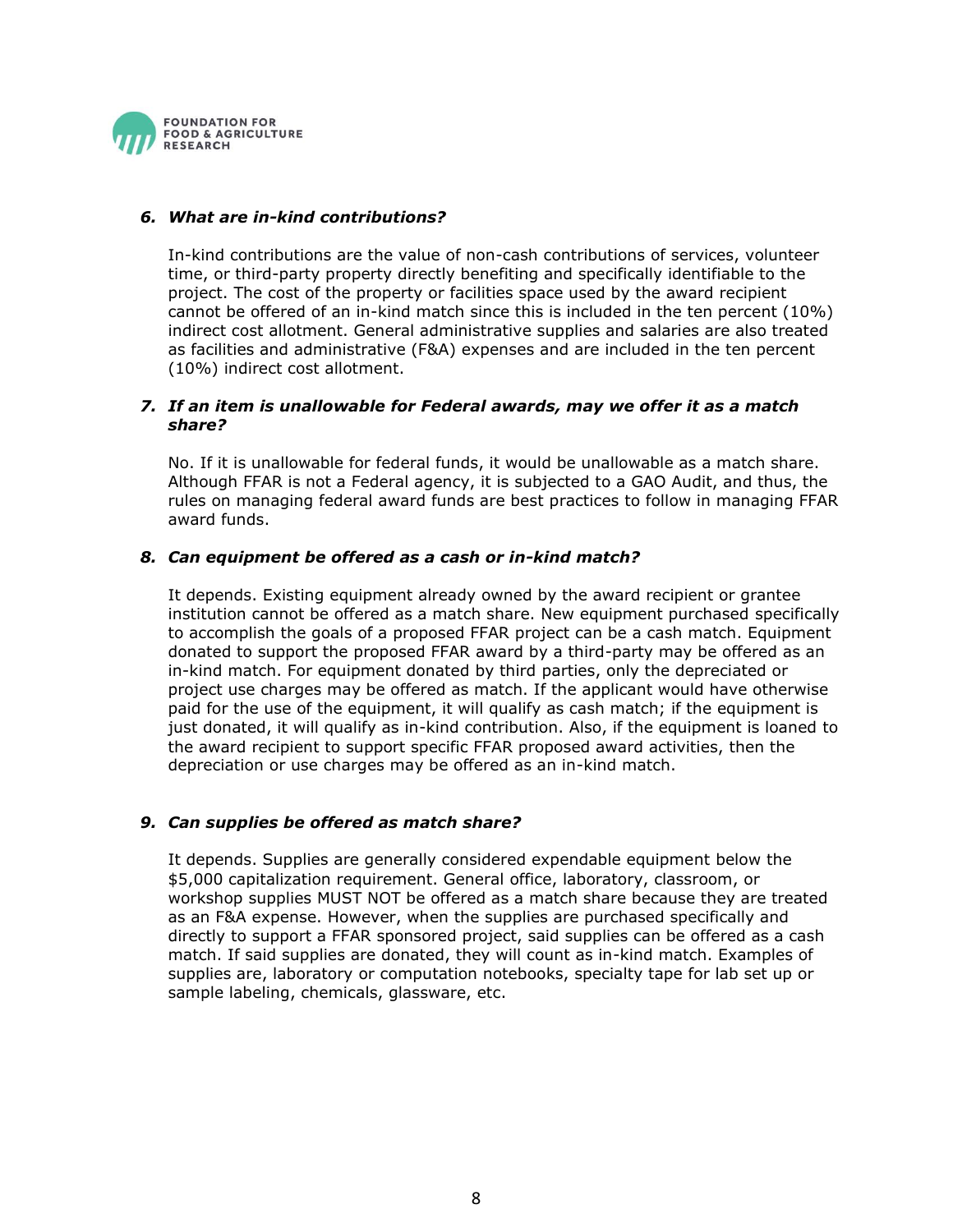

#### *10. Can staff time be offered as a match?*

Yes. Project personnel effort/salary can be offered as a cash match. The award recipient must provide documentation of each personnel's hourly rate, total hours on the project, and role/task to be completed on the proposed project. Charging salaries over the [NIH salary cap](https://grants.nih.gov/grants/policy/salcap_summary.htm) is unallowable by the [e-CFR.](http://www.ecfr.gov/cgi-bin/text-idx?tpl=/ecfrbrowse/Title02/2cfr200_main_02.tpl) Therefore, project personnel salary over the NIH cap cannot be offered as a match.

#### *11. Can unpaid summer months for faculty and staff with a nine-month faculty appointment be a match contribution?*

No, this is unallowable under the [e-CFR](http://www.ecfr.gov/cgi-bin/text-idx?tpl=/ecfrbrowse/Title02/2cfr200_main_02.tpl). A university staff's 100% effort is comprised of activities they are paid for by the institution. Unpaid summer months are not within the staff's 100% effort, therefore, cannot be offered as a match share.

#### *12. Can unpaid professional personnel effort be offered as a match?*

It depends. Effort by professional unpaid personnel can be offered as a third-party in-kind match. The value of their professional services, hours spent on the project, and role on the project must be necessary to accomplish the goals of the project and adequately documented. Professional services are services that require specialized training, such as, legal, medical, accounting, or engineering services. Unpaid personnel services that do not require specialized skills cannot be offered as a match. Rates paid for such services should be comparable to the fair market value for similar services in the labor market. These employees must be crucial to achieving the goals of the proposed project.

#### *13. Can travel expenses be offered as match?*

Travel expenses can be offered as a cash match only if the travel is reasonable and necessary to accomplish the goals and objectives of the proposed FFAR award.

#### *14. Can the cost of space used by the award recipient be offered as a match?*

No. This cost is already included in the (10%) F&A allotment.

#### *15. Can unrecovered indirect cost be used as a match contribution?*

No. The difference between FFAR's ten percent (10%) indirect cost allotment and the awardee's federally negotiated indirect cost rate cannot be offered as a match.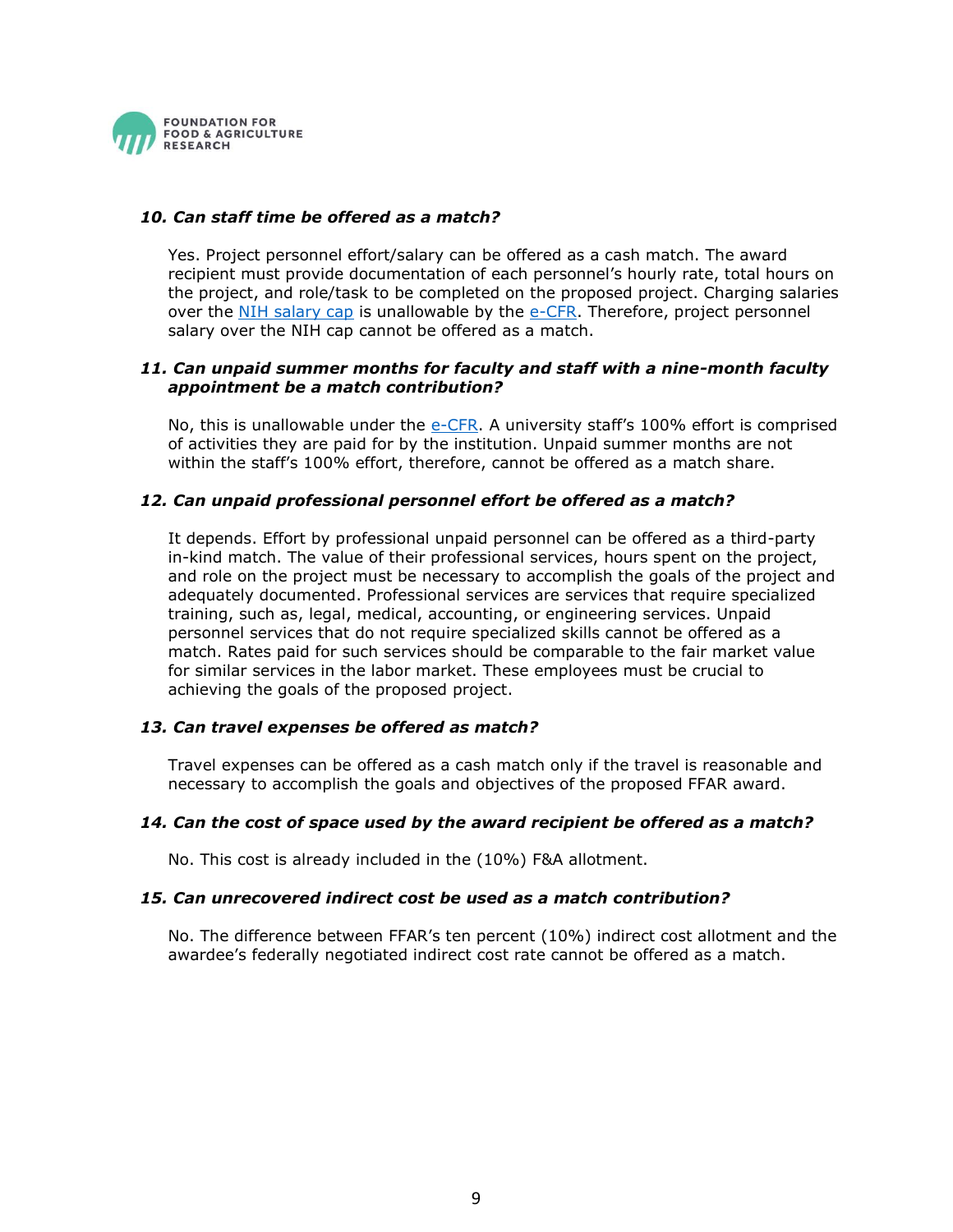

#### *16. Can tuition be offered as a match?*

Tuition is unallowable as match. Any costs that are unallowable under the Federal budget cannot be offered as a matching contribution. Please refer to the e-CFR Uniform Guidance [2 CFR 200 Subpart E,](https://www.ecfr.gov/cgi-bin/retrieveECFR?gp=&SID=e8fcdf4cb220e6f85364e9e821c4b624&mc=true&n=sp2.1.200.e&r=SUBPART&ty=HTML#se2.1.200_1473) for detailed information on the various costs.

#### *17. Can tuition remission for graduate students directly working on the FFAR project be offered as a match?*

Yes. Since tuition remission for graduate students serving at least one-third of their time as project assistant, research assistant, or teaching assistant is a portion of their total compensation package, it can be offered as a cash match. Note that FFAR will only reimburse tuition remission in the proportion of effort spent on the FFAR award by the graduate student.

#### *18. Can a sub-awardee offer match contribution?*

Yes. Match contributions committed by sub-awardees must be included in the subaward budget. Sub-award recipients must also track and document and fulfill their match commitment. The prime award recipient is responsible to make sure that subawardees fulfill their match commitments.

#### *19. Can space donated by a third-party be an in-kind match contribution?*

The fair market value of space donated by a third-party that is reasonable and specifically benefits the proposed project can be offered as an in-kind contribution. The value must be comparable to similar private rental properties in the same area.

#### *20. What information should be included in the Matching Details Form (Attachment C) document? <sup>2</sup>*

The following information must be available in every certificate of matching funds:

- a. Project Title
- b. Period of Performance
- c. PI's Full Name
- d. Name of the recipient's Authorized Signing Official
- e. Signature and date
- f. Donor Name
- g. Donor address and telephone number
- h. Dollar amount of cash match contribution
- i. Dollar amount of in-kind match contribution

 $2$  If applicable, please refer to the RFA for details on required information for documenting match.